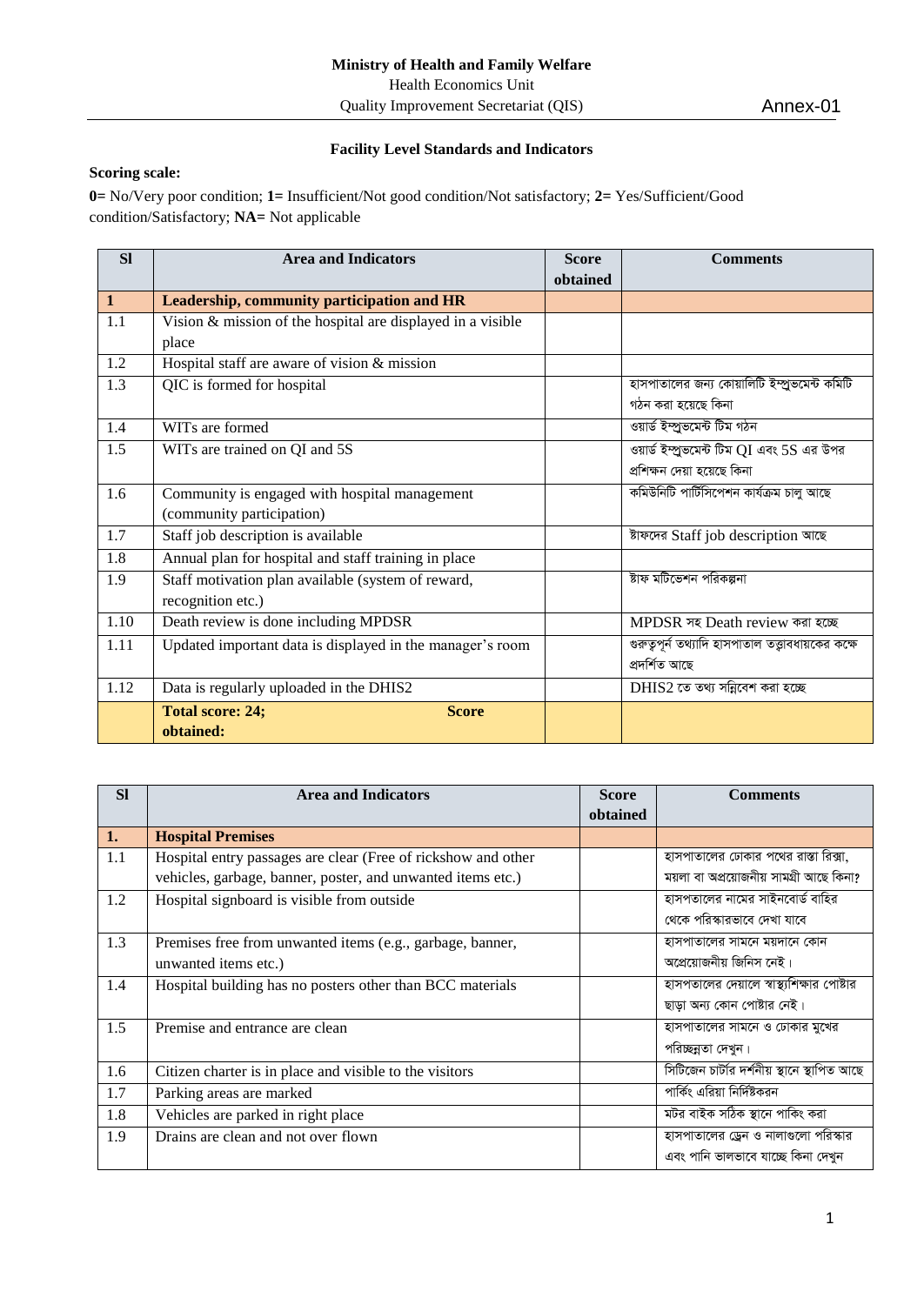| <b>SI</b> | <b>Area and Indicators</b>                                   | <b>Score</b> | <b>Comments</b>                    |
|-----------|--------------------------------------------------------------|--------------|------------------------------------|
|           |                                                              | obtained     |                                    |
| 1.10      | Medical waste management (MWM) pits present with cover       |              | হাসপাতালের বর্জ ও ময়লা আবজর্ননার  |
|           |                                                              |              | পিচ ঢাকনাসহ আছে।                   |
| 1.11      | MWM pit is not over flown                                    |              | ময়লা উপচে পড়ছে না।               |
| 1.12      | Electric supply with generator back up present               |              | বিদ্যুৎ জেনারেটর আছে।              |
| 1.13      | Hospital has a well maintained garden                        |              | বাগান আছে এবং পরিচ্ছন্ন আছে।       |
| 1.14      | Hospital opening hours are displayed at hospital entrance(s) |              | হাসপাতালে ঢোকার পথগুলোতে সেবা সময় |
|           |                                                              |              | উল্লেখ আছে।                        |
|           | Total score: 28;<br><b>Score obtained:</b>                   |              |                                    |

| <b>SI</b> | <b>Area and Indicators</b>                                         | <b>Score</b> | <b>Comments</b>                       |
|-----------|--------------------------------------------------------------------|--------------|---------------------------------------|
|           |                                                                    | obtained     |                                       |
| 2.        | Information desk, registration and waiting area                    |              |                                       |
| 2.1       | An information desk is available with assigned staff               |              | অনুসন্ধান সেবা আছে এবং নিয়মিত আছে।   |
| 2.2       | There is display board with information on user fees               |              | পরীক্ষা নিরীক্ষা ও সেবার মূল্য বোর্ডে |
|           |                                                                    |              | উল্লেখ আছে।                           |
| 2.3       | Display board with information on available medicine list present  |              | ঔষধ পত্রের তালিকা (আছে/নাই) উল্লেখিত  |
| 2.4       | Information desk, registration and waiting area are labeled        |              | অনুসন্ধান ডেস্ক, রেজিষ্ট্রেশন ডেস্ক ও |
|           |                                                                    |              | অপেক্ষাকালীন বসার জায়গা চিহ্নিত আছে। |
| 2.5       | Availability of complain/suggestion box                            |              | অভিযোগ / পরামর্শ বক্স আছে।            |
| 2.6       | Separate queue for male $&$ female for registration                |              | মহিলা ও পুরুষের জন্য আলাদা লাইন আছে   |
| 2.7       | Waiting area is well ventilated with sufficient light, ceiling fan |              | অপেক্ষাকালীন বসার জায়গাটিতে যথেষ্ট   |
|           | and clean environment                                              |              | আলো বাতাস, ফ্যান এবং পরিস্কার আছে।    |
| 2.8       | Adequate sitting arrangement in waiting area                       |              | অপেক্ষাকালীন বসার জায়গাটিতে যথেষ্ট   |
|           |                                                                    |              | পরিস্কার বসার জায়গা আছে।             |
| 2.9       | Separate male & female toilets present                             |              | পুরুষ ও মহিলাদের জন্য আলাদা টয়লেট    |
|           |                                                                    |              | আছে।                                  |
| 2.10      | Toilets are clean with running water, soap, bucket, mug etc.       |              | টয়লেটগুলো পরিস্কার আছে। পানি, সাবান, |
|           |                                                                    |              | বালতি, মগ ইত্যাদি আছে।                |
| 2.11      | Safe drinking water available for patients and visitors            |              | রোগী ও অন্যন্যদের জন্য নিরাপদ পানীয়  |
|           |                                                                    |              | পানি আছে।                             |
|           | <b>Score obtained:</b><br><b>Total score: 22;</b>                  |              |                                       |

| <b>SI</b> | <b>Area and Indicators</b>                                        | <b>Score</b> | <b>Comments</b>                        |
|-----------|-------------------------------------------------------------------|--------------|----------------------------------------|
|           |                                                                   | obtained     |                                        |
| 3.        | <b>Outpatient department (OPD)</b>                                |              |                                        |
| 3.1       | All rooms/sections are labeled                                    |              | সকল রুম ও সেকশন লেভেল করা আছে।         |
| 3.2       | Overall cleanliness of the OPD area maintained                    |              | বহি:বিভাগ সম্পূর্নভাভে পরিচ্ছন্ন আছে।  |
| 3.3       | Location board (layout plan) of the hospital present              |              | লোকেশান বোর্ড আছে।                     |
| 3.4       | Separate sitting arrangement present for male and female in front |              | ডাক্তারদের রুমের সামনে মহিলা ও পুরুষ   |
|           | of doctors' room                                                  |              | রোগীদের বসার আলাদা ব্যবস্থা আছে।       |
| 3.5       | The walls are clean and free from unwanted poster and painting    |              | দেয়ালগুলোতে অপ্রয়োজনীয় ছবি/পোষ্টার  |
|           |                                                                   |              | আকাঝুকি নেই।                           |
| 3.6       | Appropriate waste bins are placed in right place, marked with     |              | ময়লা ফেলার বিনগুলো যথাস্থানে আছে। কোন |
|           | type of waste, and body of bins are clean                         |              | বিনে কোন ময়লা ফেলা হবে তা বিনের গায়ে |
|           |                                                                   |              | লেখা আছে এবং বিনগুলো পরিস্কার আছে।     |
| 3.7       | Segregation of wastes done at source                              |              | ময়লা যথাস্থানে ফেলা হচ্ছে।            |
| 3.8       | Adequate light and ventilation in examination rooms               |              | রোগী পরীক্ষার জায়গাগুলোতে পর্যাপ্ত    |
|           |                                                                   |              | আলো বাতাস আছে।                         |
| 3.9       | Examination bed is present in doctors' room                       |              | ডাক্তারদের রুমে রোগী পরীক্ষর বেড আছে   |
| 3.10      | Examination bed has clean linen                                   |              | রোগী পরীক্ষার বেডে পরিস্কার চাদর আছে   |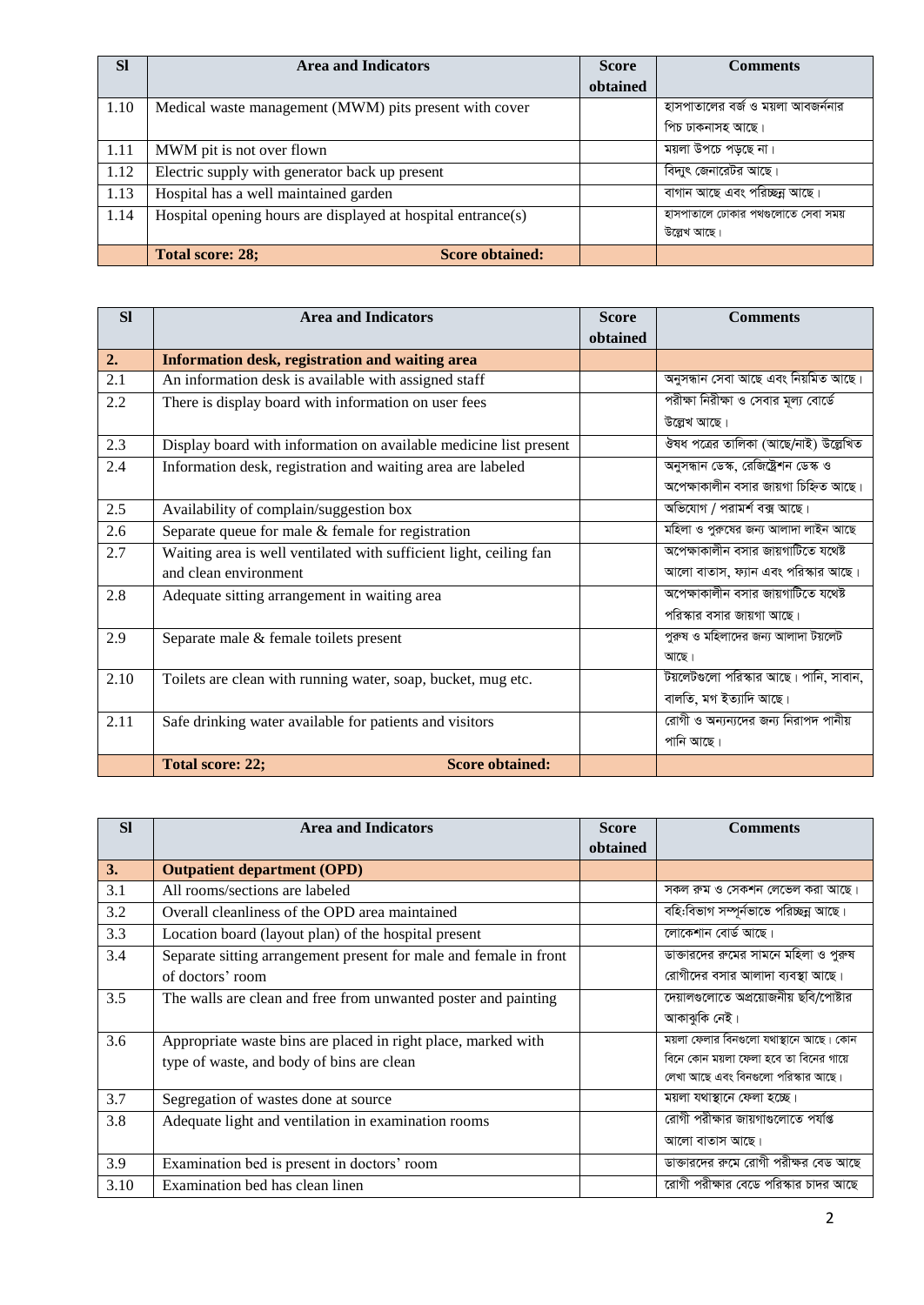| <b>SI</b> | <b>Area and Indicators</b>                                     | <b>Score</b> | <b>Comments</b>                                 |
|-----------|----------------------------------------------------------------|--------------|-------------------------------------------------|
|           |                                                                | obtained     |                                                 |
| 3.11      | Examination beds has bedside screen for privacy                |              | গোপনীয়তা রক্ষার্থে পর্দা ব্যবস্থা আছে।         |
| 3.12      | Stairs for patients to ride on bed                             |              | রোগী বেড এ আরোহন করার জন্য                      |
|           |                                                                |              | বেডসাইড সিড়ি আছে।                              |
| 3.13      | Contents of shelves/cupboards are organized with labeling      |              | সেলফ/সাপোর্টেড আলমারি ইত্যাদির ভেতরকার          |
|           |                                                                |              | দ্রব্যাদি সাজানো ও লেবেল করা আছে।               |
| 3.14      | Equipment are kept with written indication of sterility        |              | যন্ত্ৰাদি জীবানুমুক্ত কিনা উল্লেখ আছে।          |
| 3.15      | Wash basin, soap & hand rub, clean towel available in doctors' |              | ডাক্তারদের রুমে হাত ধোয়ার বেসিন,               |
|           | room                                                           |              | সাবান, রাব, পরিস্কার তোয়ালে আছে।               |
| 3.16      | A hand wash protocol (pictorial) is available                  |              | বিশ্ব স্বাস্থ্য সংস্থা কৰ্তৃক প্ৰণীত হাত ধোয়ার |
|           |                                                                |              | পদ্ধতি চিত্ৰসহ বেসিনের নিকট টাঙ্গানো আছে        |
| 3.17      | Health education corner has adequate sitting arrangement and   |              | স্বাস্থ্যশিক্ষা কর্নার আছে। প্রয়োজনীয় পরিমান  |
|           | routine sessions are conducted (check the register)            |              | বসার ব্যবস্থা আছে। (রেজিষ্টার দেখে নিশ্চিত      |
|           |                                                                |              | হোন নিয়মিত শেষন হয় কিনা)                      |
|           | <b>Score obtained:</b><br>Total score: 34;                     |              |                                                 |

| SI               | <b>Area and Indicators</b>                                             | <b>Score</b> | <b>Comments</b>                                |
|------------------|------------------------------------------------------------------------|--------------|------------------------------------------------|
|                  |                                                                        | obtained     |                                                |
| 4.               | <b>Emergency Department</b>                                            |              |                                                |
| 4.1              | Overall cleanliness of the emergency area maintained                   |              | জরুরী বিভাগ সম্পূর্নভাবে পরিস্কার আছে          |
| 4.2              | The essential equipment are in working condition and kept in           |              | প্ৰয়োজনীয় যন্ত্ৰাদি যথাস্থানে আছে এবং        |
|                  | accessible place (O2 cylinder with meter, emergency drug tray,         |              | ব্যবহার উপযোগী আছে। অবশ্য প্রয়োজনীয়          |
|                  | ECG, defibrillator, nebulizer machine, sucker machine, ambu            |              | যন্ত্রাদি যেমন: মিটার সহ অক্সিজেন সিলিন্ডার,   |
|                  | bag, BP machine, stethoscope, thermometer, glucometer etc.)            |              | জরুরী ঔষধপত্রের ট্রে, ইসিজি, ডিফেব্রিলেটর,     |
|                  |                                                                        |              | নেবুলাইজার মেশিন, সাকার মেশিন, অ্যাম্বু        |
|                  |                                                                        |              | ব্যাগ, বিপি মেশিন, ষ্টেথেস্কোপ, থার্মোমিটার,   |
|                  |                                                                        |              | গ্লুকোমিটার ইত্যাদি) যথাস্থানে আছে।            |
| 4.3              | Emergency SOP & protocol is available                                  |              | জরুরী সেবার চিকিৎসা ও কর্ম পদ্ধতি আছে          |
| 4.4              | Infection prevention practices are in place (use chlorine solution,    |              | প্ৰধান প্ৰতিরোধক ব্যবহারবিধি যথাস্থানে         |
|                  | sterile equipment, gloves, and have hand washing facility)             |              | আছে কিনা। (ক্লেরিন, জীবানুমুক্ত যন্ত্র,        |
|                  |                                                                        |              | গ্লোভস, হাত ধোয়ার স্থান আছে কিনা)             |
| 4.5              | Emergency drug tray maintained                                         |              | জরুরী ঔষধ ট্রে ব্যবহার হচ্ছে কিনা              |
| $\overline{4.6}$ | List of equipment/instrument available                                 |              | যন্ত্রপাতি / জিনিসের তালিকা আছে কিনা           |
| 4.7              | Emergency department                                                   |              | জরুরী বিভাগ আছে কিনা                           |
| 4.8              | The walls are clean and free from unwanted poster and painting         |              | দেয়াল পরিস্কার ও অপ্রয়োজনীয় দেয়াল          |
|                  |                                                                        |              | অঙ্কন এবং পোষ্টার মুক্ত আছে কিনা               |
| 4.9              | Waste bins are placed rightly                                          |              | ময়লার বিন যথাস্থানে আছে কিনা                  |
| 4.10             | Body of waste bins are clean                                           |              | ময়লার বিন পরিস্কার আছে কিনা                   |
| 4.11             | Waste bins are marked (Which one is for what)                          |              |                                                |
| 4.12             | Waste segregation done at source                                       |              |                                                |
| 4.13             | Adequate light and ventilation in the emergency rooms                  |              | জরুরী বিভাগে পর্যাপ্ত আলো বাতাস আছে            |
|                  |                                                                        |              | কিনা                                           |
| 4.14             | Room is labeled with doctor's name                                     |              |                                                |
| 4.15             | Examination beds present with bedside screens                          |              | রোগীর পরীক্ষা নিরীক্ষা বেড এ পার্শ্ব পর্দা     |
|                  |                                                                        |              | আছে কিনা                                       |
| 4.16             | Beds have clean linen                                                  |              | বিছানার লিনেন কাপড় পরিস্কার আছে কিনা          |
| 4.17             | Stairs for patients to ride on bed                                     |              | রোগীর বিছানায় ওঠার সিড়ি আছে কিনা             |
| 4.18             | Equipment and other items (trolley/stature, wheel chair, drug          |              | যন্ত্রপাতি এবং অন্যান্য জিনিস (ট্রলি/স্ট্রেচার |
|                  | trolley etc.) are organized (parking station, indication of sterility) |              | হুইল চেয়ার, ঔষধের ট্রলি ইত্যাদি)              |
|                  | and labeled                                                            |              | সাজানো ও (গাড়ী রাখার স্থান, জীবানুমুক্ত       |
|                  |                                                                        |              | করণ যন্ত্র) লেবেলিং করা আছে কিনা               |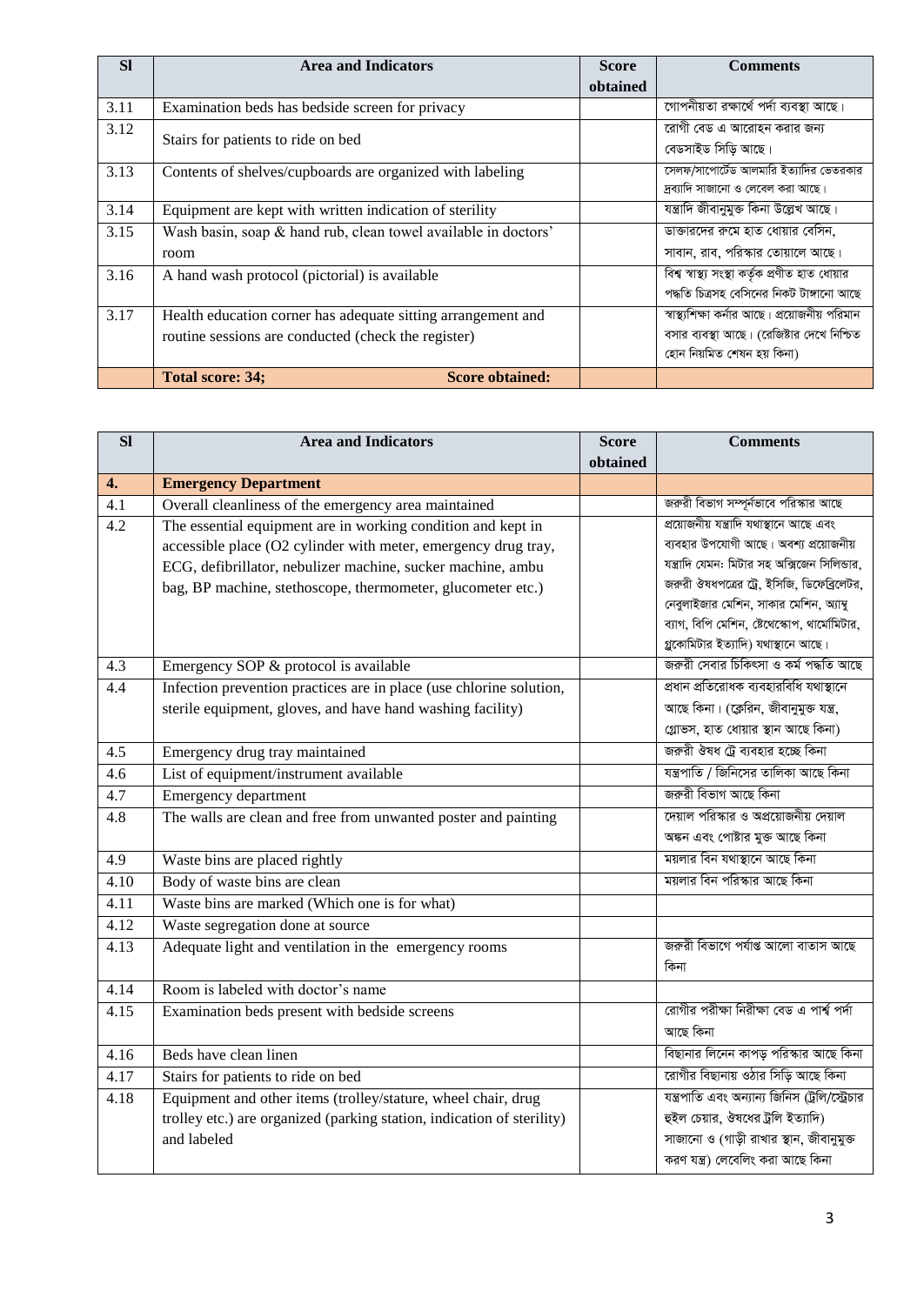| <b>Sl</b> | <b>Area and Indicators</b>                                                                          | <b>Score</b> | <b>Comments</b>                                                                  |
|-----------|-----------------------------------------------------------------------------------------------------|--------------|----------------------------------------------------------------------------------|
|           |                                                                                                     | obtained     |                                                                                  |
| 4.19      | Hand washing facility (with soap, hand rub & clean towel) with<br>protocol (pictorial) is available |              | হাত ধোয়ার ব্যবস্থা (সাবান, হ্যান্ড রাব,<br>পরিস্কার তোয়ালে) প্রটোকলসহ আছে কিনা |
| 4.20      | Patients register for emergency department is well maintained                                       |              | জরুরী বিভাগে রোগীর রেজিস্টার বহি<br>যথাযথ ভাবে আছে কিনা                          |
|           | Total score: 40;<br><b>Score obtained:</b>                                                          |              |                                                                                  |

| <b>Sl</b> | <b>Area and Indicators</b>                                           | <b>Score</b> | <b>Comments</b>                                |
|-----------|----------------------------------------------------------------------|--------------|------------------------------------------------|
|           |                                                                      | obtained     |                                                |
| 5.        | <b>In-Patient Department (IPD)</b>                                   |              |                                                |
| 5.1       | Wards, rooms, sections are labeled                                   |              | ওয়ার্ড, রুম, সেকশন লেবেলিং করা আছে কিনা       |
| 5.2       | IPD is free from unwanted/unnecessary items                          |              | IPD অপ্রয়োজনীয় জিনিস মুক্ত আছে কিনা          |
| 5.3       | Setting of files, equipment and other materials are done             |              | ফাইল, যন্ত্ৰপাতি এবং অন্যান্য জিনিস সেটিং      |
|           |                                                                      |              | করা আছে কিনা                                   |
| 5.4       | Setting (labeling, ordering and alignment etc.) of contents of       |              | ডেস্ক, কেবিনেট ও আলমারী সেটিং (লেভেলিং,        |
|           | desk, cabinet and Almira are done                                    |              | সমান্তরালভাবে সাজানো) আছে কিনা                 |
| 5.5       | Sub-store is free from unnecessary items                             |              | সাব স্টোর অপ্রয়োজনীয় জিনিসমুক্ত কিনা         |
| 5.6       | Necessary items are set (labeling, ordering and alignment etc.) in   |              |                                                |
|           | sub-store                                                            |              |                                                |
| 5.7       | Overall cleanliness of the IPD maintained                            |              | $IPD$ সামগ্রিকভাবে পরিস্কার কিনা               |
| 5.8       | The walls of IPD are clean and free from unwanted posters            |              | $IPD$ এর দেয়াল পরিস্কার ও অপ্রয়োজনীয়        |
|           |                                                                      |              | পোষ্টার মুক্ত কিনা                             |
| 5.9       | Visible danger signs are displayed at appropriate places             |              |                                                |
| 5.10      | Waste bins are placed appropriately                                  |              | ময়লার বিনগুলো যথাস্থানে আছে কিনা              |
| 5.11      | Waste segregation done at source                                     |              | উৎসেই ময়লা পৃথক/আলাদা করা হয় কিনা            |
| 5.12      | Adequate and functional ceiling fan in place                         |              | যথোপযুক্ত এবং কাৰ্যকর সিলিং ফ্যান আছে<br>কিনা  |
| 5.13      | Beds are marked & have clean linen                                   |              | বিছানা মার্ক করা এবং লিনেন চাদর পরিস্কার       |
|           |                                                                      |              | আছে কিনা                                       |
| 5.14      | Bed side lockers available                                           |              | বিছানার পার্শ্বে লকার আছে কিনা                 |
| 5.15      | PTR (pulse, temperature and respiration) chart present with the      |              | $PTR$ চাৰ্ট (পালস, তাপমাত্ৰা, শ্বাসপ্ৰশ্বাস)   |
|           | bed                                                                  |              | বিছানার পাশে আছে কিনা                          |
| 5.16      | Treatment files are kept following 'set' method                      |              | চিকিৎসা ফাইল সেট অনুযায়ী রাখা আছে             |
|           |                                                                      |              | কিনা                                           |
| 5.17      | Clinical records are maintained (date $&$ time of admission;         |              | রোগশয্যার রেকর্ড (ভর্তির তারিখ ও সময়,         |
|           | patient's history, physical examination note, treatment etc.)        |              | রোগীর ইতিহাস, শারীরিক পরীক্ষার নোট,            |
|           |                                                                      |              | চিকিৎসা ইত্যাদি) রাখা হয় কিনা                 |
| 5.18      | Toilet/Washrooms are clean and odorless                              |              | টয়লেট, ওয়াশরুম পরিস্কার ও দুর্গন্ধমুক্ত কিনা |
| 5.19      | Updated summary of last year statistics displayed in each ward       |              |                                                |
| 5.20      | SOP for IPD available                                                |              | কৰ্ম পদ্ধতি পৰ্যাপ্ত কিনা                      |
| 5.21      | Ward sub-store has updated stock register                            |              | ওয়ার্ড এর সাব স্টোর এর ষ্টক রেজিষ্টার         |
|           |                                                                      |              | আপডেট/ হালনাগাদ আছে কিনা                       |
| 5.22      | Materials, drugs, linens etc. are kept following 'Set' method        |              |                                                |
| 5.23      | Hand washing facility with soap, running water, clean towel and      |              | হাত ধোয়ার ব্যবস্থা, সাবান, পানি, পরিস্কার     |
|           | hand washing pictorial etc. is present                               |              | তোয়ালে এবং হাত ধোয়ার ব্যবহারবিধি             |
|           |                                                                      |              | আছে কিনা                                       |
| 5.24      | File/registers, forms, formats, slips etc. are kept in organized way |              |                                                |
| 5.25      | Contents of file cabinet/ shelves/ almirah etc. are organized        |              | ফাইল কেবিনেট/সেলফ/আলমারী ইত্যাতি               |
|           | following 'Set' method                                               |              | সেট অনুযায়ী আছে কিনা                          |
| 5.26      | An updated list of on call doctors with contact number is            |              | অন কল ডাক্তারগনের নাম ও ফোন নম্বরের            |
|           | available                                                            |              | লিষ্ট আপডেট/হালনাগাদ আছে কিনা                  |
| 5.27      | On call register is available                                        |              | অন কল রেজিষ্টার আছে কিনা                       |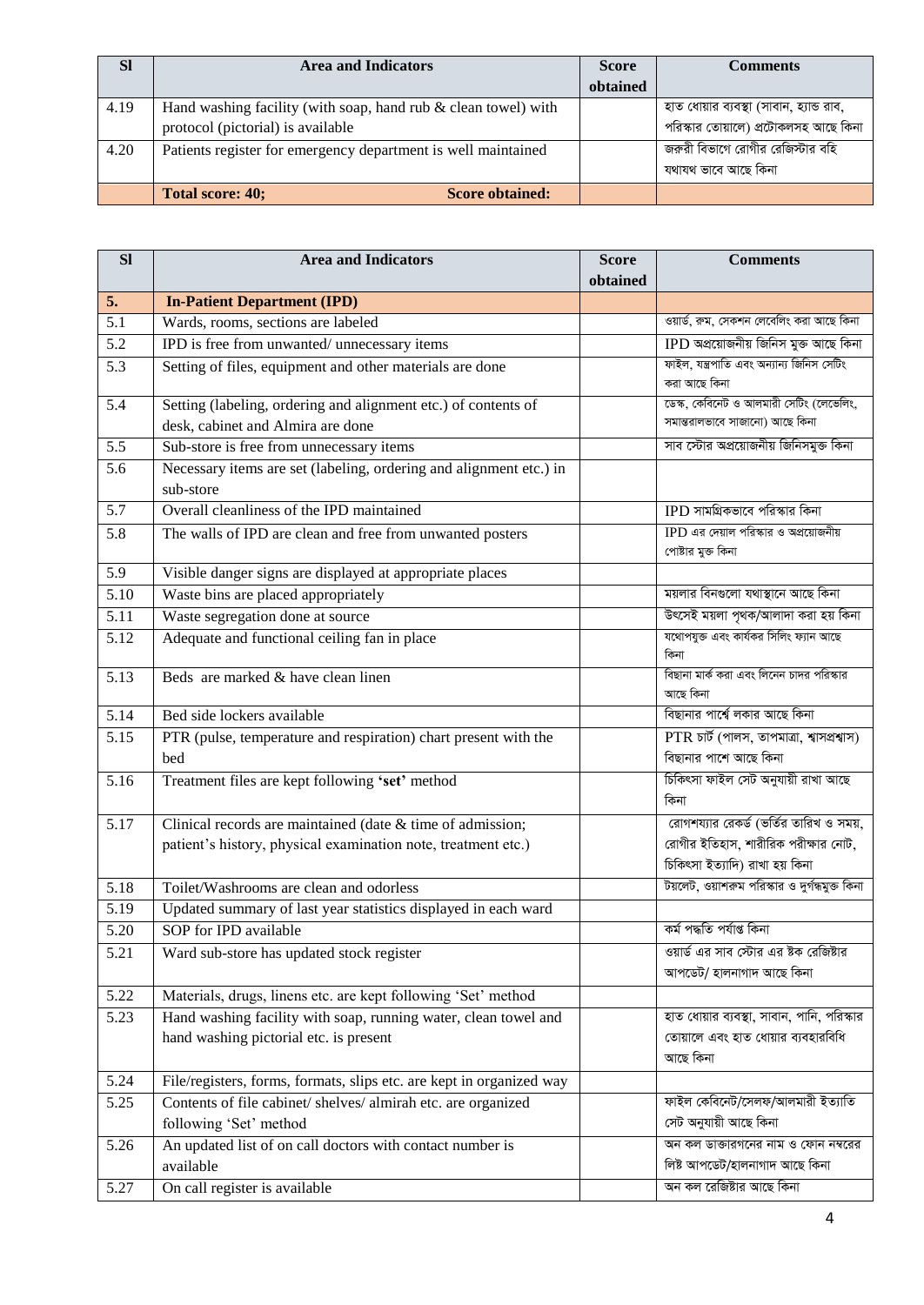| <b>SI</b> | <b>Area and Indicators</b>                                       | <b>Score</b> | <b>Comments</b>                             |
|-----------|------------------------------------------------------------------|--------------|---------------------------------------------|
|           |                                                                  | obtained     |                                             |
| 5.28      | The emergency tray is available with necessary drugs and         |              | প্রয়োজনীয় ঔষধ ও যন্ত্রপাতি সহ জরুরী       |
|           | equipment                                                        |              | ঔষধের ট্রে পর্যাপ্ত আছে কিনা                |
| 5.29      | Emergency equipment/instruments are available and functioning    |              | জরুরী যন্ত্রপাতি/সরঞ্জাম আছে কিনা এবং       |
|           | properly (Oxygen cylinder with flow meter and mask, suction      |              | সঠিকভাবে কাজ করছে কিনা (ফ্লো মিটার এব       |
|           | apparatus, nebulizers, sterilizer, emergency light etc.)         |              | মাস্ক সহ অক্সিজেন সিলিভার, স্তন্যপান        |
|           |                                                                  |              | যন্ত্রপাতি, নেবুলাইজার, স্ট্রেলাইজার, জরুরী |
|           |                                                                  |              | আলো ইত্যাদি)।                               |
| 5.30      | Regular health education provided to IPD patients and attendants |              |                                             |
|           | (check the health education register)                            |              |                                             |
| 5.31      | Cleaning checklist is used                                       |              | পরিচ্ছন্নতা বিষয়ক চেকলিষ্ট আছে কিনা        |
| 5.32      | Housekeeping SOP present                                         |              |                                             |
|           | <b>Score obtained:</b><br><b>Total score: 64;</b>                |              |                                             |

| $\overline{sl}$ | <b>Area and Indicators</b>                                                                                                                                              | <b>Score</b> | <b>Comments</b>                                                                                              |
|-----------------|-------------------------------------------------------------------------------------------------------------------------------------------------------------------------|--------------|--------------------------------------------------------------------------------------------------------------|
|                 |                                                                                                                                                                         | obtained     |                                                                                                              |
| 6.              | <b>Laboratory and investigation facilities</b>                                                                                                                          |              |                                                                                                              |
| 6.1             | Laboratory section including the rooms are labeled                                                                                                                      |              | পরীক্ষাগার সেকশনের রুমগুলি লেবেলিং<br>করা আছে কিনা                                                           |
| 6.2             | Lab is free from unserviceable, and unnecessary items                                                                                                                   |              | পরীক্ষাগার মেরামত অযোগ্য এবং<br>অপ্ৰয়োজনীয় যন্ত্ৰ / জিনিস মুক্ত কিনা                                       |
| 6.3             | Files, equipment, instruments and other materials organized<br>according to "set" method                                                                                |              | ফাইল, যন্ত্রপাতি ও অন্যান্য সরঞ্জাম সেট<br>অনুযায়ী সাজানো আছে কিনা                                          |
| 6.4             | Contents of Almira and other materials are organized according<br>to "set" method                                                                                       |              | আলমারীর সামগ্রী ও অন্যান্য জিনিসপত্র সেট<br>অনুযায়ী সাজানো/গোছানো আছে কিনা                                  |
| 6.5             | Waiting area for lab services have adequate seats, fans and light                                                                                                       |              | পরীক্ষাগারের ওয়েটিং এরিয়াতে পর্যাপ্ত<br>বসার জায়গা, ফ্যান ও আলো আছে কিনা                                  |
| 6.6             | The walls are clean and free from unwanted poster, calendar etc.                                                                                                        |              | দেয়ালগুলো পরিস্কার এবং অপ্রয়োজনীয়<br>পোষ্টার/ক্যালেন্ডার মুক্ত আছে কিনা                                   |
| 6.7             | Proper hand washing facility available in laboratory                                                                                                                    |              | পরীক্ষাগারে হাত ধোয়ার যথার্থ ব্যবস্থা<br>আছে কিনা                                                           |
| 6.8             | SOP for lab services in place                                                                                                                                           |              | ল্যাবরেটরী সেবার কর্মপদ্ধতি আছে কিনা                                                                         |
| 6.9             | Protocols for laboratory waste disposal available                                                                                                                       |              | ল্যাবরেটরী বর্জ্যের নিস্কাশন পদ্ধতি আছে<br>কিনা                                                              |
| 6.10            | Waste bins are in place and used properly (waste are segregated)                                                                                                        |              | ময়লার বিন যথাযথ স্থানে আছে কিনা এবং<br>সঠিকভাবে ব্যবহার হচ্ছে কিনা (বর্জ্য পৃথক<br>করা হয় কিনা)            |
| 6.11            | 24 hour laboratory service is available for inpatients                                                                                                                  |              | ২৪ ঘন্টা ল্যাব সেবা দেয়া হয় কিনা                                                                           |
| 6.12            | List of tests with price is displayed at a visible place                                                                                                                |              | মূল্য তালিকা সহ পরীক্ষার তালিকা দৃশ্যমান<br>জায়গায় প্রদর্শিত হয় কিনা                                      |
| 6.13            | Adequate supply of reagents and kits                                                                                                                                    |              | রি এজেন্ট ও কিট পর্যাপ্ত সরবরাহ আছে<br>কিনা                                                                  |
| 6.14            | Registers and pathological forms are available and maintained                                                                                                           |              | পরীক্ষা নিরীক্ষার ফর্ম ও রেজিষ্টার আছে<br>কিনা এবং অনুসরন করা হয় কিনা                                       |
| 6.15            | A functioning refrigerator is present                                                                                                                                   |              | সচল রেফ্রিজারেটর আছে কিনা                                                                                    |
| 6.16            | Things inside the refrigerator are labeled and arranged with<br>appropriate order (as per expiry date)                                                                  |              | রেফ্রিজারেটরের অভ্যন্তরীন জিনিস<br>লেবেলিং এবং যথাযথভাবে রাখা আছে<br>কিনা (মেয়াদ উত্তীর্নের তারিখ অনুযায়ী) |
| 6.17            | Temperature chart of refrigerator is maintained                                                                                                                         |              |                                                                                                              |
| 6.18            | The reagents and other logistic (gloves, disposable syringes, I/V<br>cannula, etc.) are labeled and arranged in the shelves/almirah or<br>in any other place of the lab |              |                                                                                                              |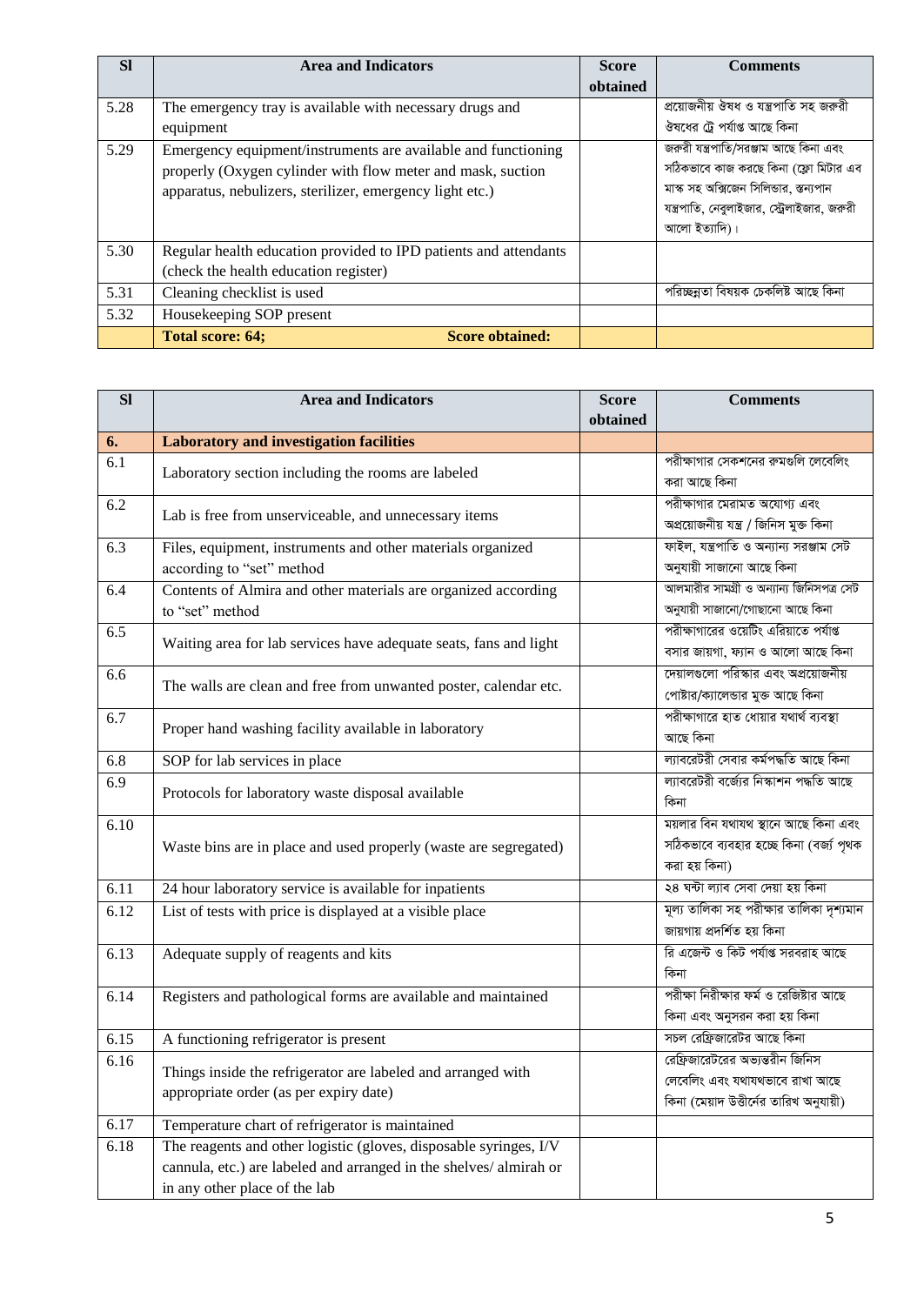| <b>SI</b> | <b>Area and Indicators</b>                                        | <b>Score</b> | <b>Comments</b>                         |
|-----------|-------------------------------------------------------------------|--------------|-----------------------------------------|
|           |                                                                   | obtained     |                                         |
| 6.19      | A mechanism to attend urgent request is in place                  |              |                                         |
| 6.20      | Quality control (internal) checking done in the lab following SOP |              | অন্ত: কোয়ালিটি পদ্ধতি ব্যবহার আছে কিনা |
| 6.21      | Quality control (external) checking done in the lab following     |              | বহি: কোয়ালিটি পদ্ধতি ব্যবহার আছে কিনা  |
|           | <b>SOP</b>                                                        |              |                                         |
|           | Total score: 42;<br><b>Score obtained:</b>                        |              |                                         |

| <b>SI</b> | <b>Area and Indicators</b>                               | <b>Score</b> | <b>Comments</b>                               |
|-----------|----------------------------------------------------------|--------------|-----------------------------------------------|
|           |                                                          | obtained     |                                               |
| 7.        | <b>Blood bank</b>                                        |              |                                               |
| 7.1       | 24/7 blood banking, screening (HIV, HBsAg, VDRL, HCV,    |              | ২৪ ঘন্টা ব্লাড ব্যাংক, স্ক্রিনিং (HIV, HBsAg, |
|           | MP) $\&$ urgent grouping $\&$ cross matching facilities  |              | $VDRL,HCV, MP)$ এবং জরুরী ব্লাড গ্রুপিং/      |
|           | available                                                |              | ক্ৰোস ম্যাচিং ব্যবস্থা আছে কিনা               |
| 7.2       | SOP for blood transfusion is in place                    |              | রক্ত পরিসঞ্চালনের কর্ম পদ্ধতি আছে কিনা        |
| 7.3       | Registers & forms available                              |              | রক্ত পরিসঞ্চালনের রেজিস্টার ও ফর্ম আছে কিনা   |
| 7.4       | Proper transfusion facilities (bleeding space) are there |              | রক্ত পরিসঞ্চালনের স্থান / বেড আছে কিনা        |
| 7.5       | Temperature chart of refrigerator maintained             |              |                                               |
|           | <b>Total score: 10;</b><br><b>Score</b>                  |              |                                               |
|           | obtained:                                                |              |                                               |

| <b>Sl</b> | <b>Area and Indicators</b>                                 | <b>Score</b> | <b>Comments</b>                                 |
|-----------|------------------------------------------------------------|--------------|-------------------------------------------------|
|           |                                                            | obtained     |                                                 |
| 8.        | <b>Radiology</b>                                           |              |                                                 |
| 8.1       | Radiology section including rooms are labeled              |              | সেকশন ও রুমগুলি লেবেলিং করা আছে কিনা            |
| 8.2       | Danger sign is displayed in the radiology department (in   |              | প্ৰয়োজনীয় স্থানে বিপদ চিহ্ন দাগ কাটা আছে কিনা |
|           | appropriate place)                                         |              |                                                 |
| 8.3       | Radiology section is free from unwanted materials          |              | অকেজো, মেরামত অযোগ্য ও অপ্রয়োজনীয়             |
|           |                                                            |              | উপকরন মুক্ত কিনা                                |
| 8.4       | Files, equipment, instruments, and other materials are     |              | ফাইল, উপকরন, যন্ত্রপাতি এবং অন্যান্য জিনিসপত্র  |
|           | organized according to "set" method                        |              | সেট অনুযায়ী সাজানো আছে কিনা                    |
| 8.5       | Contents of Almira are organized according to "set" method |              | আলমারীর জিনিসপত্র সেট অনুযায়ী সাজানো আছে       |
|           |                                                            |              | কিনা                                            |
| 8.6       | 24-hour radiology service (or a mechanism of attending     |              | জরুরী সার্ভিসের জন্য ২৪ ঘন্টা বিশেষ কোন         |
|           | urgent request) is available for inpatients                |              | ব্যবস্থা আছে কিনা                               |
| 8.7       | Essential equipment list in place                          |              | প্রয়োজনীয় যন্ত্রাদির তালিকা আছে কিনা          |
| 8.8       | SOP on radiology department is available                   |              | রেডিওলজি বিভাগের কর্মপদ্ধতি আছে কিনা            |
| 8.9       | Registers and forms available and maintained               |              | রেজিষ্টার ও ফর্মসমূহ আছে কিনা এবং সঠিকভাবে      |
|           |                                                            |              | অনুসরন করা হয় কিনা                             |
| 8.10      | Atomic Energy Commission (AEC) guideline for protective    |              | সুরক্ষার জন্য এ্যাটমিক এ্যানার্জি কমিশনের       |
|           | gear is available                                          |              | গাইডলাইনে বৰ্নিত গিয়ার আছে কিনা                |
| 8.11      | Privacy of the patient ensured during radiological         |              | রেডিওলজি পরীক্ষার সময় রোগীর গোপনীয়তা          |
|           | examination                                                |              | রক্ষার নিশ্চিত ব্যবস্থা আছে কিনা                |
| 8.12      | Radiation protection measures taken as per AEC (use of     |              | এ্যাটমিক এ্যানার্জি কমিশনের গাইডলাইন অনুযায়ী   |
|           | lead gown, exposure monitor etc.)                          |              | সুরক্ষা ব্যবস্থা নেয়া হচ্ছে কিনা (লেড, গাউন,   |
|           |                                                            |              | এক্সপোজার গঠন ইত্যাদি)                          |
| 8.12      | Patient waiting space has sufficient seating arrangements  |              | রোগীর অপেক্ষা কালীন বসার পর্যাপ্ত জায়গার       |
|           | (Male & female separate space)                             |              | ব্যবস্থা (পুরুষ ও মহিলার জন্য পৃথক স্থান) আছে   |
|           |                                                            |              | কিনা                                            |
|           | <b>Total score: 24;</b><br><b>Score</b>                    |              |                                                 |
|           | obtained:                                                  |              |                                                 |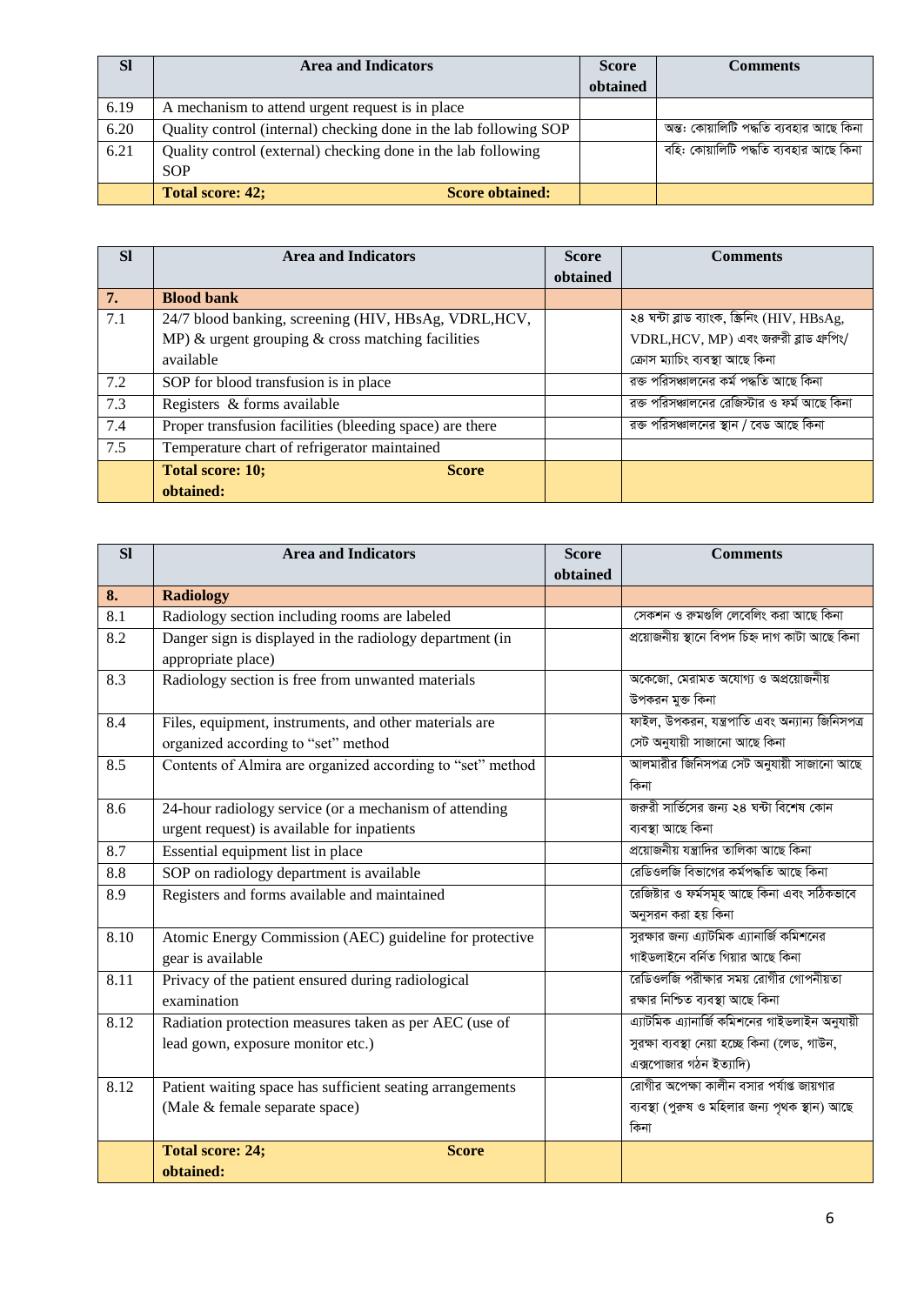| <b>SI</b> | <b>Area and Indicators</b>                                | <b>Score</b> | <b>Comments</b>                                  |
|-----------|-----------------------------------------------------------|--------------|--------------------------------------------------|
|           |                                                           | obtained     |                                                  |
| 9.        | <b>ECG</b> and USG                                        |              |                                                  |
| 9.1       | Rooms are labeled as per function                         |              | রুম গুলি লেবেলিং করা আছে                         |
| 9.2       | Section/room is free from unwanted items                  |              | সেকশন/রুমগুলোতে কোন অকেজো, মেরামত                |
|           |                                                           |              | অযোগ্য ও অপ্রয়োজনীয় জিনিস নেই                  |
| 9.3       | Files, equipment, instruments, and other materials are    |              | ফাইল, উপকরন, যন্ত্রপাতি এবং অন্যান্য জিনিসপত্র   |
|           | organized according to "set" method                       |              | সেট অনুযায়ী সাজানো আছে                          |
| 9.4       | Contents of cabinet and cupboards are organized according |              | সেলফ/সাপোর্টেড আলমারি ইত্যাদির ভেতরকার দ্রব্যাদি |
|           | to "set" method                                           |              | সাজানো ও লেবেল করা আছে।                          |
| 9.5       | Patients' privacy is ensured by bedside screen and female |              | রোগীর গোপনীয়তা নিশ্চিতকরনের জন্য পার্শ্ব পর্দা  |
|           | attendant for female patient                              |              | এবং মহিলা রোগীর জন্য মহিলা পরিচারিকা আছে।        |
| 9.6       | List of services with Price displayed                     |              | সেবা সমূহের তালিকা মূল্য সহ প্রদর্শিত আছে।       |
| 9.7       | SOP of the procedure in place                             |              | কৰ্ম পদ্ধতি আছে                                  |
|           | <b>Total score: 14;</b><br><b>Score</b>                   |              |                                                  |
|           | obtained:                                                 |              |                                                  |

| <b>Sl</b>         | <b>Area and Indicators</b>                                 | <b>Score</b> | <b>Comments</b>                                  |
|-------------------|------------------------------------------------------------|--------------|--------------------------------------------------|
|                   |                                                            | obtained     |                                                  |
| 10.               | <b>Operating theatre and Post-operative area</b>           |              |                                                  |
| $\overline{10.1}$ | OT area and rooms are labeled                              |              | সেকশন ও রুমগুলি লেবেলিং করা আছে কিনা             |
| 10.2              | OT and post-operative area is free from unwanted materials |              | সেকশন/রুমগুলোতে কোন অকেজো, মেরামত                |
|                   |                                                            |              | অযোগ্য ও অপ্রয়োজনীয় জিনিস নেই                  |
| 10.3              | Files, equipment, instruments, and other materials are     |              | ফাইল, উপকরন, যন্ত্রপাতি এবং অন্যান্য জিনিসপত্র   |
|                   | organized according to "set" method                        |              | সেট অনুযায়ী সাজানো আছে কিনা                     |
| 10.4              | Contents of cabinet and cupboards are organized according  |              | সেলফ/সাপোর্টেড আলমারি ইত্যাদির ভেতরকার           |
|                   | to "set" method                                            |              | দ্রব্যাদি সাজানো ও লেবেল করা আছে কিনা            |
| 10.5              | OT is clean (floor, roof, walls and windows)               |              | ওটি রুম পরিচ্ছন্ন আছে (মেঝে, ছাদ, দেয়াল, এবং    |
|                   |                                                            |              | জানালা)                                          |
| 10.6              | SOP for OT in place                                        |              | কৰ্ম পদ্ধতি আছে                                  |
| 10.7              | Updated summary of last year statistics of minor and major |              | গত বছরের সার্জারী পরিসংখ্যন (মেজর ও মাইনর)       |
|                   | surgeries available                                        |              | আছে                                              |
| $\overline{10.8}$ | Daily operation schedule maintained                        |              | অপারেশন সিডিউল আছে                               |
| 10.9              | A complete list of OT equipment and instrument in place    |              | ওটির যন্ত্রপাতি ও ইকুইপমেন্ট সমূহের পূর্ন তালিকা |
|                   |                                                            |              | আছে                                              |
| 10.10             | Safe surgery checklist is used (check the post-operative   |              | সেফ সাৰ্জারী চেকলিষ্ট ফর্মটি ব্যবহৃত হচ্ছে কিনা  |
|                   | patient's file)                                            |              | (রোগীর পোষ্ট অপারেটিভ ফাইলে আছে কিনা)            |
| 10.11             | OT register in place & properly maintained                 |              | ওটি রেজিষ্টার আছে কিনা এবং ব্যবহৃত হচ্ছে কিনা    |
| 10.12             | The theater schedule (for departments) for a week is made  |              | প্রতি সপ্তাহের বিভিন্ন বিভাগের জন্য ব্যবহৃত ওটির |
|                   | available to hospital staff                                |              | সিডিউল সবাই জানে কিনা                            |
| 10.13             | OT is clean (floor, windows, walls and roof etc.)          |              | ওটি রুম পরিচ্ছন্ন আছে (মেঝে, ছাদ, দেয়াল, এবং    |
|                   |                                                            |              | জানালা)                                          |
| 10.14             | Proper hand washing facility available in OT               |              | ওটি তে হাত ধোয়ার ব্যবস্থা (সাবান, হ্যান্ড রাব,  |
|                   |                                                            |              | পরিস্কার তোয়ালে) প্রটোকলসহ আছে কিনা             |
| 10.15             | Arrangement of privacy in the OT is present                |              | ওটি তে রোগীর গোপনীয়তা বজায় রাখার ব্যবস্থা      |
|                   |                                                            |              | আছে কিনা                                         |
| 10.16             | The emergency drug tray is present and drugs are labeled   |              | জরুরী ঔষধ ট্রে আছে কিনা এবং ঔষধ সঠিকভাবে         |
|                   | properly                                                   |              | লেবেলিং করা আছে কিনা                             |
| 10.17             | OT duty roster of nurses is displayed                      |              | নার্সদের ডিউটি রোস্টার ওটি তে ব্যবহৃত হচ্ছে      |
|                   |                                                            |              | কিনা                                             |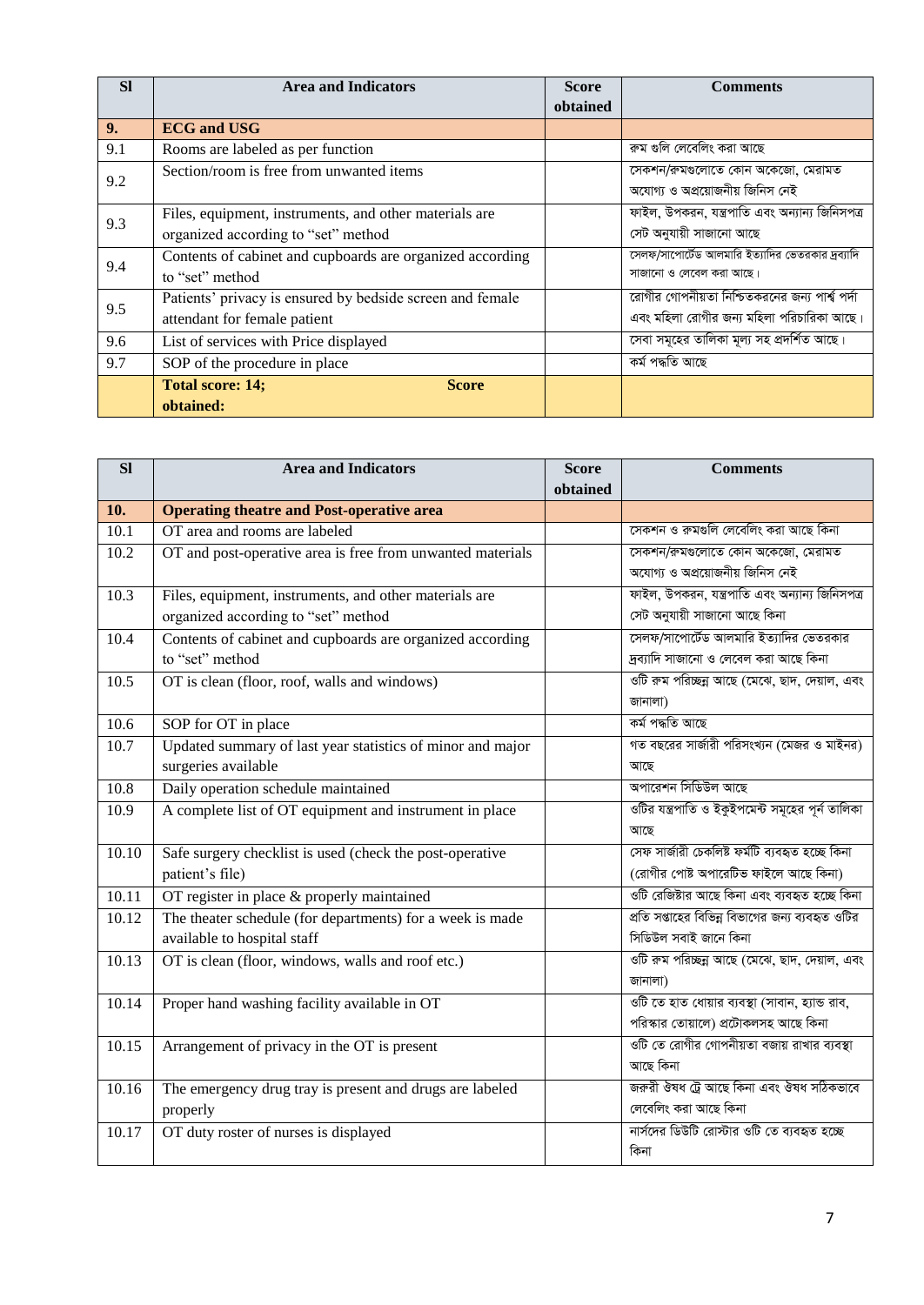| <b>SI</b> | <b>Area and Indicators</b>                                  | <b>Score</b> | <b>Comments</b>                                |
|-----------|-------------------------------------------------------------|--------------|------------------------------------------------|
|           |                                                             | obtained     |                                                |
| 10.18     | Infection prevention practices (sterilization of equipment, |              | সংক্ৰমন প্ৰতিরোধ পদ্ধতি প্ৰচলিত আছে কিনা       |
|           | use of chlorine solution and others) are in place           |              | (জীবানুমক্তকরন যন্ত্রপাতি, ক্লোরিন সলিউশান এর  |
|           |                                                             |              | ব্যবহার এবং অন্যান্য) ব্যবস্থা আছে কিনা        |
| 10.19     | A post-operative room/area is available                     |              | পোষ্ট অপারেটিভ রুম আছে কিনা                    |
| 10.20     | Post-operative room/are is clean (floor, walls, windows,    |              | পোষ্ট অপারেটিভ রুম রুম পরিচ্ছন্ন আছে কিনা      |
|           | roof etc.)                                                  |              | (মেঝে, দেয়াল, জানালা এবং ছাদ)                 |
| 10.21     | Appropriate waste bins present in OT                        |              | ময়লা ফেলার বিনগুলো সঠিকভাবে এবং যথাস্থানে আছে |
|           |                                                             |              | কিনা । (কোন বিনে কোন ময়লা ফেলা হবে তা বিনের   |
|           |                                                             |              | গায়ে লেখা আছে কিনা)                           |
| 10.22     | Waste segregation done at source in OT                      |              | ওটি তে 'উৎসেই ময়লা পৃথকীকরন' ব্যবস্থা চালু    |
|           |                                                             |              | আছে কিনা                                       |
|           | <b>Total score: 44;</b><br><b>Score</b>                     |              |                                                |
|           | obtained:                                                   |              |                                                |

| <b>SI</b> | <b>Area and Indicators</b>                                             | <b>Score</b> | <b>Comments</b>                                    |
|-----------|------------------------------------------------------------------------|--------------|----------------------------------------------------|
|           |                                                                        | obtained     |                                                    |
| 11.       | Labor/delivery room                                                    |              |                                                    |
| 11.1      | Delivery area and rooms are labeled                                    |              | ডেলিভারী এলাকা এবং রুমগুলো লেবেলিং করা             |
|           |                                                                        |              | আছে কিনা                                           |
| 11.2      | Files, equipment, instruments and other materials are                  |              | ফাইল, উপকরন, যন্ত্রপাতি এবং অন্যান্য জিনিসপত্র     |
|           | organized according to "set" method                                    |              | সেট অনুযায়ী সাজানো আছে কিনা                       |
| 11.3      | Contents of cupboards, cabinet etc. are organized according            |              | সেলফ/সাপোর্টেড আলমারি ইত্যাদির ভেতরকার             |
|           | to "set" method                                                        |              | দ্রব্যাদি সাজানো ও লেবেল করা আছে কিনা              |
| 11.4      | Labor room is free from unwanted materials/items                       |              | সেকশন/রুমগুলোতে কোন অকেজো, মেরামত                  |
|           |                                                                        |              | অযোগ্য ও অপ্রয়োজনীয় জিনিস আছে কিনা               |
| 11.5      | Labor room is clean (floor, walls and windows)                         |              | রুম পরিচ্ছন্ন আছে কিনা (মেঝে, ছাদ, দেয়াল,         |
|           |                                                                        |              | এবং জানালা)                                        |
| 11.6      | Privacy arrangement is in place                                        |              | রোগীর গোপনীয়তা রক্ষার ব্যবস্থা আছে কিনা           |
| 11.7      | Labor room SOP in place                                                |              | কৰ্ম পদ্ধতি আছে কিনা                               |
| 11.8      | Partograph is used for all delivery cases (check the file of           |              | প্রতি ডেলিভারীর ক্ষেত্রে পার্টেগ্রাফের ব্যবহার     |
|           | delivery patient)                                                      |              | আছে কিনা (ডেলিভারী রোগীর ফাইল চেক করুন)            |
| 11.9      | Active management of 3 <sup>rd</sup> stage of labor is provided (check |              | প্ৰসব ব্যবস্থাপনার তৃতীয় ধাপে সঠিক ব্যবস্থাপনা    |
|           | the register)                                                          |              | দেয়া হয়েছিল কিনা (রেজিস্টার চেক করুন)            |
| 11.10     | Separate sterile delivery set is used for each delivery (check         |              | প্রতি ডেলিভারীর ক্ষেত্রে পৃথক জীবানুমুক্ত          |
|           | if there is sterile ready for use delivery set)                        |              | ডেলিভারী সেট ব্যবহৃত হচ্ছে কিনা (চেক করুন)         |
| 11.11     | Labor room SOP is in place                                             |              | লেবার রুমে আদর্শ কর্ম পদ্ধতি ঝোলানো আছে কিনা       |
| 11.12     | Essential newborn care is provided (thermal care,                      |              | অত্যাবশ্যকীয় নবজাতক সেবা দেয়া হচ্ছে কিনা         |
|           | resuscitation, breast feeding)                                         |              | (তাপ সুরক্ষা, রিসাসিটেশন, স্তন্যপান)               |
| 11.13     | Essential facilities for newborn resuscitation available               |              | নবজাতকের রিসাসিটেশনের জন্য অত্যাবশ্যকীয়           |
|           | (Penguin sucker, Umbo bag)                                             |              | ব্যবস্থা আছে কিনা (পেঙ্গুইন সাকার, অ্যাম্বু ব্যাগ) |
|           | <b>Total score: 26;</b><br><b>Score</b>                                |              |                                                    |
|           | obtained:                                                              |              |                                                    |

| Sl   | <b>Area and Indicators</b>         | <b>Score</b> | <b>Comments</b>                      |
|------|------------------------------------|--------------|--------------------------------------|
|      |                                    | obtained     |                                      |
| 12.  | <b>ICU</b>                         |              |                                      |
| 12.1 | <b>ICU</b> is labeled              |              | আই সি ইউ সেকশন লেবেলিং করা আছে কিনা  |
| 12.2 | Free from unwanted items/materials |              | সেকশন/রুমগুলোতে কোন অকেজো, মেরামত    |
|      |                                    |              | অযোগ্য ও অপ্রয়োজনীয় জিনিস আছে কিনা |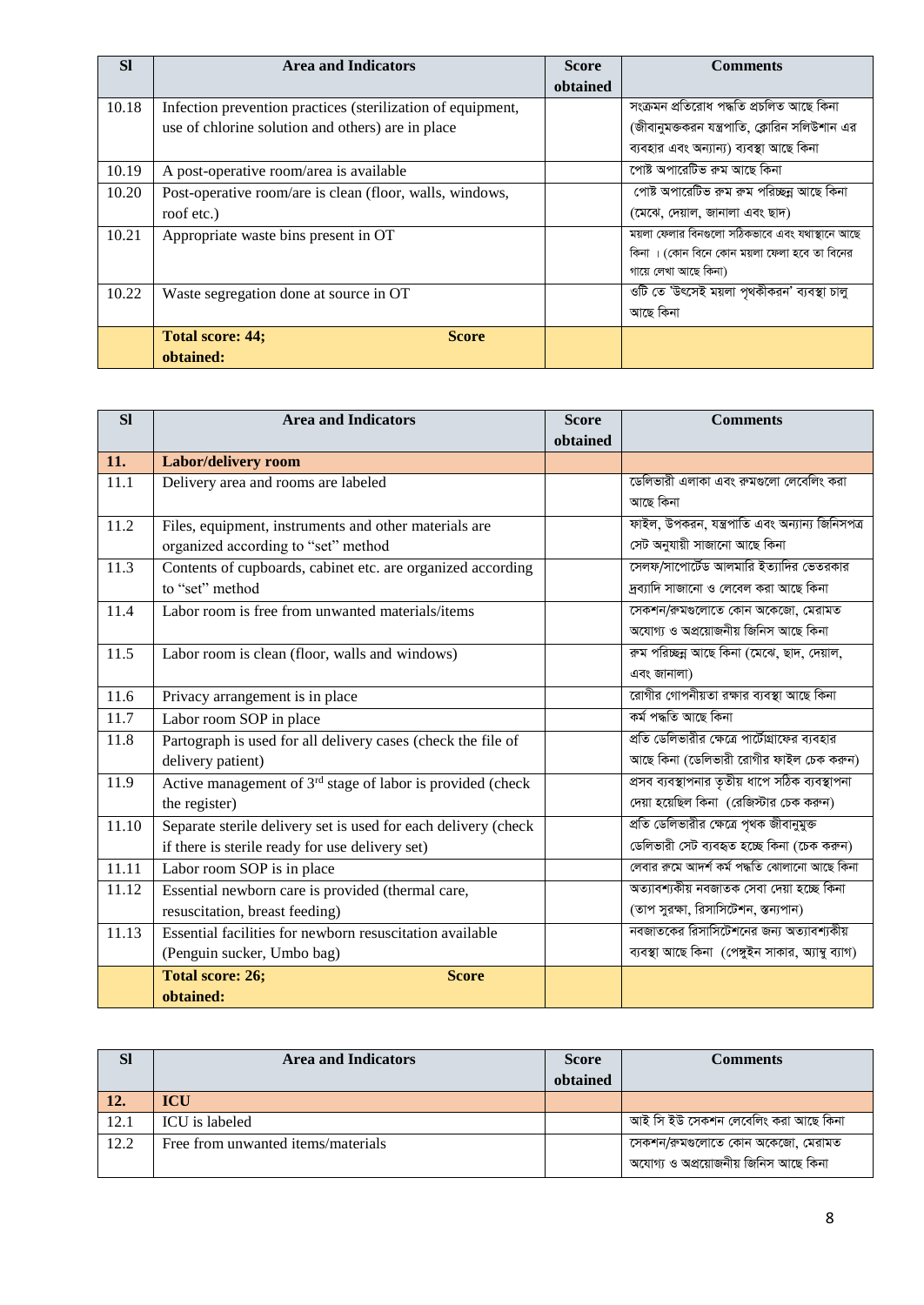| <b>SI</b> | <b>Area and Indicators</b>                                   | <b>Score</b> | <b>Comments</b>                                   |
|-----------|--------------------------------------------------------------|--------------|---------------------------------------------------|
|           |                                                              | obtained     |                                                   |
| 12.3      | Files, equipment, instruments, and other materials are       |              | ফাইল, ইকুইপমেন্ট, যন্ত্ৰপাতি, এবং অন্যান্য        |
|           | organized according to "set" method                          |              | জিনিসপত্র সঠিকভাবে গোছানো আছে কিনা                |
| 12.4      | Contents of cupboards, cabinet etc. are organized according  |              | সেলফ/সাপোর্টেড আলমারি ইত্যাদির ভেতরকার            |
|           | to "set" method                                              |              | দ্ৰব্যাদি সঠিকভাবে সাজানো/গোছানো আছে কিনা         |
| 12.5      | Roster maintained for staff/nurses in ICU                    |              | আই সি ইউ নার্স / ষ্টাফদের ডিউটি রোস্টার           |
|           |                                                              |              | ব্যবহৃত হচ্ছে কিনা                                |
| 12.6      | On call (doctors) register is present and maintained         |              | অন কল ডাক্তারগনের নাম ও ফোন নম্বরের লিষ্ট         |
|           |                                                              |              | আপডেট/হালনাগাদ আছে কিনা                           |
| 12.7      | Essential equipment are available (e.g., ECG, defibrillator, |              | অত্যাবশ্যকীয় যন্ত্ৰপাতি পৰ্যাপ্ত পৱিমান আছে কিনা |
|           | nebulizer, ventilator, pulse oxymeter, sucker machine,       |              | (ই জি, ই সি জি, ডিফেব্রিলেটর, নেবুলাইজার,         |
|           | laryngoscope with tubes, oxygen etc.)                        |              | ভেন্টিলেটর, পালস অক্সিমিটার, সাকার মেশিন,         |
|           |                                                              |              | লেরিঙ্গোস্কোপ-টিউব সহ, অক্সিজেন ইত্যাদি)          |
| 12.8      | Emergency drug tray with labeling is available               |              | জরুরী ঔষধ ট্রে আছে কিনা এবং লেবেলিং করা           |
|           |                                                              |              | আছে কিনা                                          |
| 12.9      | ICU register maintained                                      |              | আই সি ইউ রেজিষ্টার ঠিকমত পালিত হচ্ছে কিনা         |
| 12.10     | Nurse's station is organized according to 5S principles      |              | সেবিকাদের কর্মস্থলটি 5S পদ্ধতিতে সাজানো আছে       |
|           |                                                              |              | কিনা                                              |
| 12.11     | Doctor's room is organized according to 5S principles        |              | ডাক্তারদের কর্মস্থলটি 5S পদ্ধতিতে সাজানো আছে      |
|           |                                                              |              | কিনা                                              |
| 12.12     | Infection prevention practices in place: such as hand        |              | সংক্ৰামন প্ৰতিষোধক পদ্ধতি প্ৰললিত আছে কিনা        |
|           | washing facility, sterilization of equipment etc.            |              | যেমন: হাত ধোত করার ব্যবস্থা, যন্ত্রপাতি           |
|           |                                                              |              | জিবানুমুক্ত করন ইত্যাদি                           |
|           | <b>Total score: 24;</b><br><b>Score</b>                      |              |                                                   |
|           | obtained:                                                    |              |                                                   |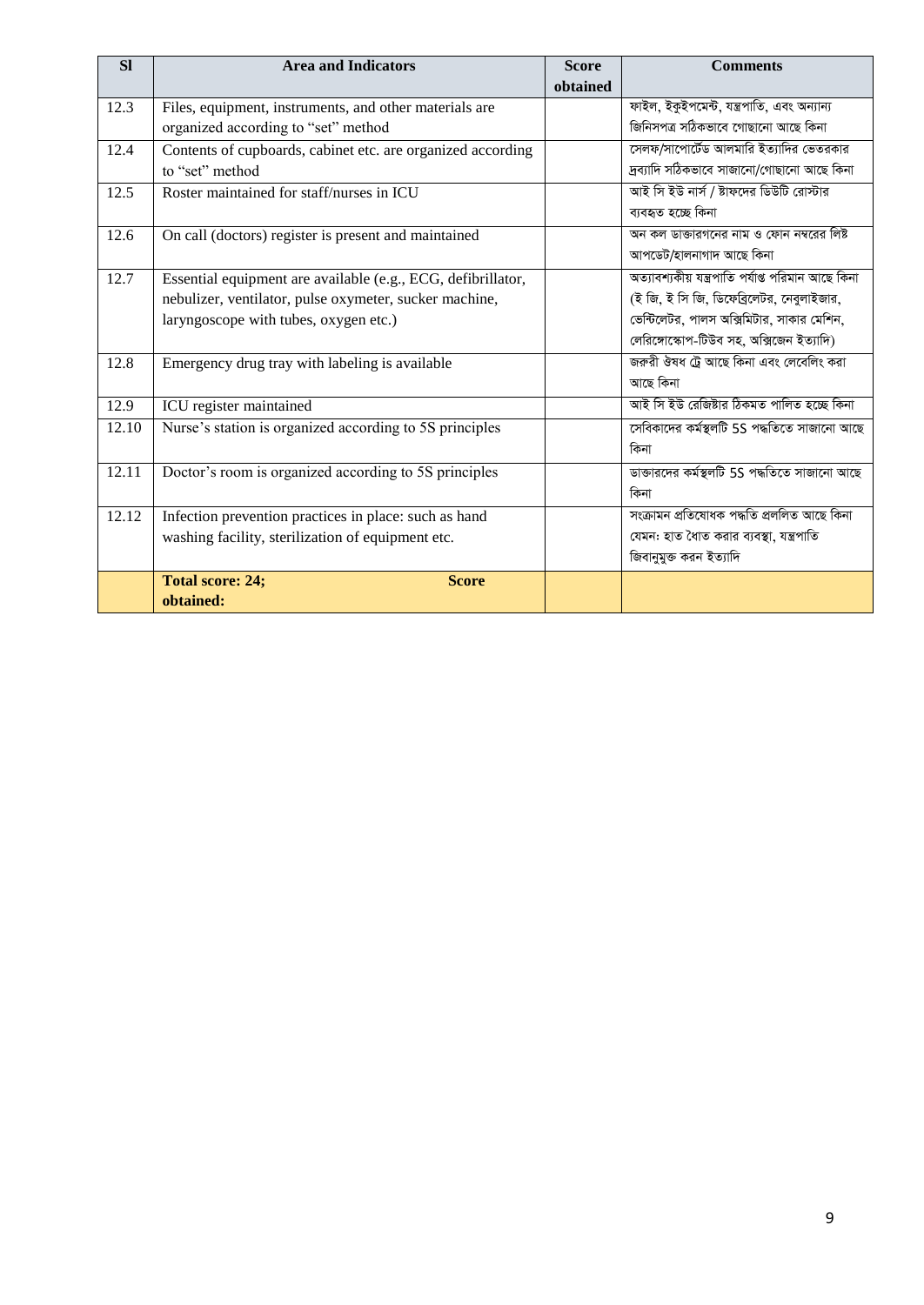| SI    | <b>Area and Indicators</b>                                 | <b>Score</b><br>obtained | <b>Comments</b>                                    |
|-------|------------------------------------------------------------|--------------------------|----------------------------------------------------|
| 13.   | <b>Kitchen</b>                                             |                          |                                                    |
| 13.1  | Kitchen is labeled                                         |                          | রন্ধনশালা লেবেলিং করা আছে কিনা                     |
| 13.2  | Kitchen is free from unwanted items                        |                          | রন্ধনশালায় কোন অকেজো, মেরামত অযোগ্য ও             |
|       |                                                            |                          | অপ্রয়োজনীয় জিনিস আছে কিনা                        |
| 13.3  | Contents of cupboards, racks, and other materials are      |                          | সাপোর্টেড আলমারি, র্যাক এবং অন্যান্য জিনিসপত্র     |
|       | organized according to "set" method                        |                          | সঠিকভাবে সাজানো/গোছানো আছে কিনা                    |
| 13.4  | Kitchen (floor, walls, roof, windows) and the utensils are |                          | রন্ধনশালা এবং পাত্রসমূহ পরিচ্ছন্ন আছে কিনা         |
|       | clean                                                      |                          | (মেঝে, দেয়াল, ছাদ এবং জানালা পরিচ্ছন্ন কিনা)      |
| 13.5  | SOP for kitchen available                                  |                          | রন্ধনশালার আদর্শ কর্ম পদ্ধতি ঝোলানো আছে কিনা       |
| 13.6  | Diet scale and other records maintained                    |                          | খাবার পরিমাপের যন্ত্র এবং অন্যান্য বিবরনি          |
|       |                                                            |                          | নথিভুক্ত আছে কিনা                                  |
| 13.7  | Food chart displayed                                       |                          | খাদ্য তালিকা প্ৰদৰ্শিত আছে কিনা                    |
| 13.8  | Medical examination of kitchen staff done routinely        |                          | রন্ধনশালার কর্মীদের নিয়মিত মেডিকেল চেকআপ          |
|       |                                                            |                          | হয় কিনা                                           |
| 13.9  | Kitchen staff wear apron, cap and masks                    |                          | রন্ধনশালার কর্মীদের পরিধানের নির্দিষ্ট পোষাক, টুপি |
|       |                                                            |                          | এবং মাস্ক আছে কিনা এবং ব্যবহার করে কিনা            |
| 13.10 | Roster maintained for kitchen staffs                       |                          | রন্ধনশালার কর্মীদের ডিউটি রোস্টার আছে কিনা         |
|       |                                                            |                          | এবং অনুসরন করা হয় কিনা                            |
| 13.11 | Hand washing facility available with pictorial poster      |                          | হাত ধোয়ার ব্যবস্থা (সচিত্র পোষ্টার সহ) আছে        |
|       |                                                            |                          | কিনা                                               |
| 13.12 | Use of adequate cleaning tools (brooms, mopping brush) is  |                          | পর্যাপ্ত পরিমান পরিস্কারের যন্ত্রপাতি (ঝাড়ু, মপিং |
|       | evident                                                    |                          | বুরুশ) আছে কিনা                                    |
| 13.13 | Color waste bins are available and evidently cleaned       |                          | ময়লা ফেলার রঙিন বিনগুলো যথাস্থানে আছে কিনা        |
|       | regularly                                                  |                          | এবং নিয়মিত পরিস্কার করা হয় কিনা                  |
|       | <b>Total score: 26;</b><br><b>Score</b>                    |                          |                                                    |
|       | obtained:                                                  |                          |                                                    |

| <b>SI</b> | <b>Area and Indicators</b>                                 | <b>Score</b> | <b>Comments</b>                             |
|-----------|------------------------------------------------------------|--------------|---------------------------------------------|
|           |                                                            | obtained     |                                             |
| 14.       | <b>Store</b>                                               |              |                                             |
| 14.1      | Store area and room is labeled                             |              | ষ্টোর রুম লেবেলিং করা আছে কিনা              |
| 14.2      | Free from unwanted items/materials                         |              | ষ্টোর রুমে কোন অকেজো, মেরামত অযোগ্য ও       |
|           |                                                            |              | অপ্রয়োজনীয় জিনিস আছে কিনা                 |
| 14.3      | Contents of shelves, cupboards, cabinet etc. are organized |              | সেলফ/সাপোর্টেড আলমারি ইত্যাদির ভেতরকার      |
|           | according to "set" method                                  |              | দ্রব্যাদি সাজানো ও লেবেল করা আছে।           |
| 14.4      | Inventory for Medical & Surgical Requisite (MSR) items     |              | মেডিকেল ও সার্জিক্যাল সামগ্রীর ইনডেন্ট করা  |
|           | available                                                  |              | আছে কিনা                                    |
| 14.5      | Bin card in place                                          |              | বিন কাৰ্ড আছে কিনা                          |
| 14.6      | The store is clean (free from dust and dirt)               |              | ষ্টোর পরিচ্ছন্ন আছে কিনা (ধুলা ময়লা মুক্ত) |
|           | <b>Total score: 12;</b><br><b>Score</b>                    |              |                                             |
|           | obtained:                                                  |              |                                             |

| <b>SI</b> | <b>Area and Indicators</b>               | <b>Score</b> | <b>Comments</b>                       |
|-----------|------------------------------------------|--------------|---------------------------------------|
|           |                                          | obtained     |                                       |
| 15.       | <b>Pharmacy</b>                          |              |                                       |
| 15.1      | Pharmacy is labeled                      |              | ফাৰ্মেসি লেবেলিং করা আছে কিনা         |
| 15.2      | Pharmacy is free from unwanted materials |              | ফার্মেসিতে কোন অকেজো, মেরামত অযোগ্য ও |
|           |                                          |              | অপ্রয়োজনীয় জিনিস আছে কিনা           |